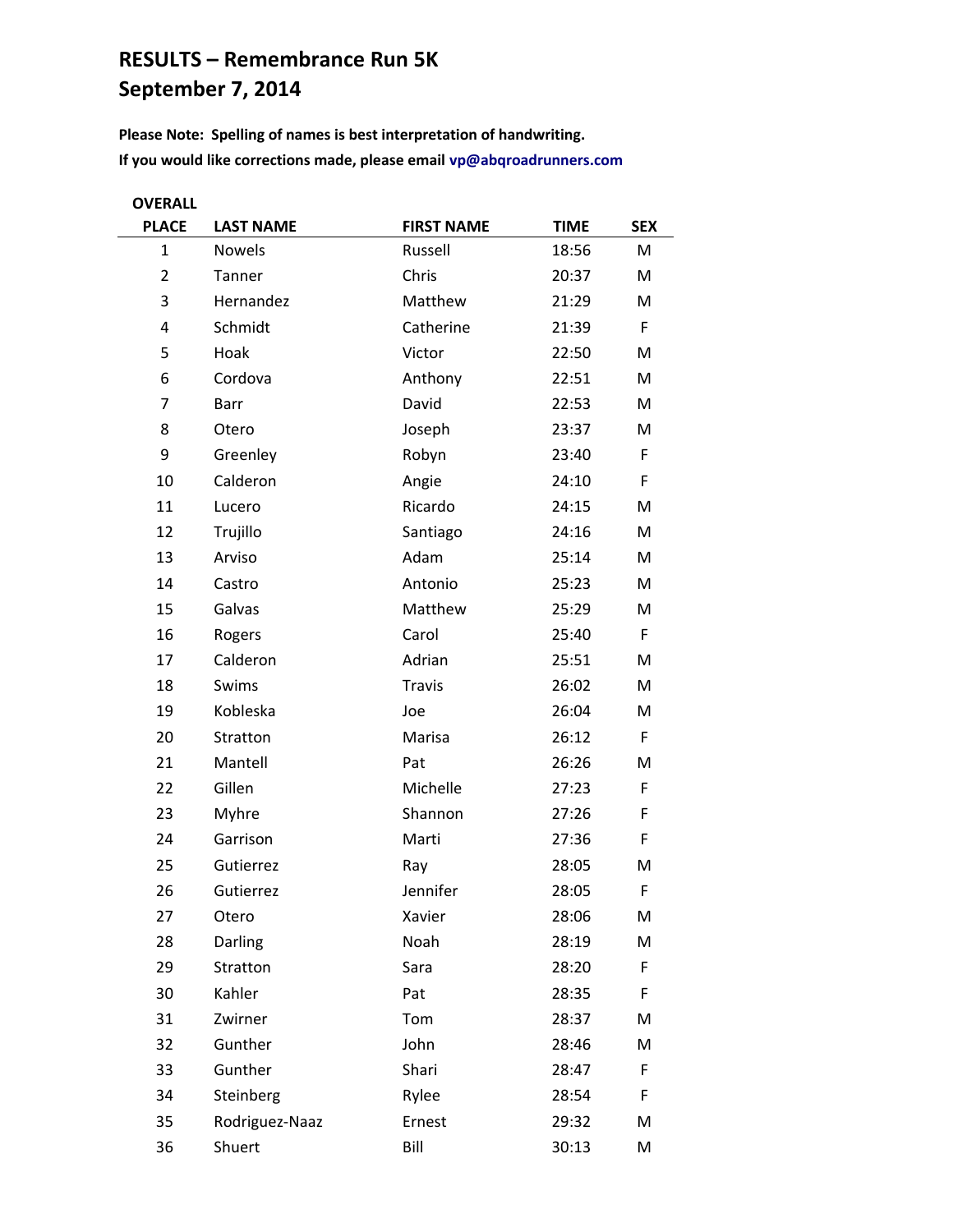| <b>PLACE</b> | <b>LAST NAME</b> | <b>FIRST NAME</b> | <b>TIME</b> | <b>SEX</b> |
|--------------|------------------|-------------------|-------------|------------|
| 37           | <b>Bossard</b>   | Ashley            | 30:19       | F          |
| 38           | <b>Bossard</b>   | Justin            | 30:20       | M          |
| 39           | Naranjo          | Naomi             | 30:46       | F          |
| 40           | Skowran          | Erin              | 31:35       | F          |
| 41           | Naranjo          | Sarah             | 31:48       | F          |
| 42           | Sanchez          | Carol             | 32:05       | F          |
| 43           | Contreras        | Andrea            | 32:07       | F          |
| 44           | Syra             | Kim               | 32:39       | F          |
| 45           | Gomal            | Deb               | 32:40       | F          |
| 46           | Dunlap           | David             | 32:41       | M          |
| 47           | Dunlap           | Marsha            | 32:41       | F          |
| 48           | Schauer          | Anna              | 32:48       | F          |
| 49           | Greenley         | Matt              | 33:18       | M          |
| 50           | Holley           | John              | 34:22       | М          |
| 51           | McDaniel         | Justine           | 34:52       | F          |
| 52           | Hoffman          | Wendy             | 34:56       | F          |
| 53           | Shuert           | Patty             | 34:59       | F          |
| 54           | Arvizo           | Marisol           | 35:00       | F          |
| 55           | Romero           | Sonya             | 35:00       | F          |
| 56           | Robinson         | Melissa           | 35:12       | F          |
| 57           | Robinson         | Maurice           | 35:13       | M          |
| 58           | Sanchez          | Liz               | 35:46       | F          |
| 59           | Cardy            | Charlotte         | 35:56       | F          |
| 60           | Fong             | Flora             | 36:34       | F          |
| 61           | Smith            | Johanna           | 40:14       | F          |
| 62           | Frazier          | Katrina           | 40:15       | F          |
| 63           | Frazier          | Joel              | 40:16       | M          |
| 64           | Lautenschlager   | Amy               | 40:59       | F          |
| 65           | Sanchez          | Michael           | 41:37       | M          |
| 66           | Gilmore          | Jackie            | 41:38       | F          |
| 67           | <b>Cummins</b>   | Ameile            | 42:06       | F          |
| 68           | Hise             | Jennifer          | 42:06       | F          |
| 69           | Frazier          | James             | 42:57       | M          |
| 70           | Hargett          | Cindy             | 45:29       | F          |
| 71           | Gannon           | Mike              | 46:29       | M          |
| 72           | Gannon           | Maureen           | 46:30       | F          |
| 73           | Rockett          | <b>Barb</b>       | 46:31       | F          |
| 74           | Raegan           | Aranza            | 47:00       | F          |
| 75           | Gandert          | Mary              | 48:09       | F          |
| 76           | Huelskamp        | Tonya             | 48:10       | F          |
| 77           | Swartswalter     | Andrew            | 49:35       | M          |
| 78           | Sheriff          | Renee             | 49:36       | F          |
| 79           | ?                | Lynsey            | 49:36       | F          |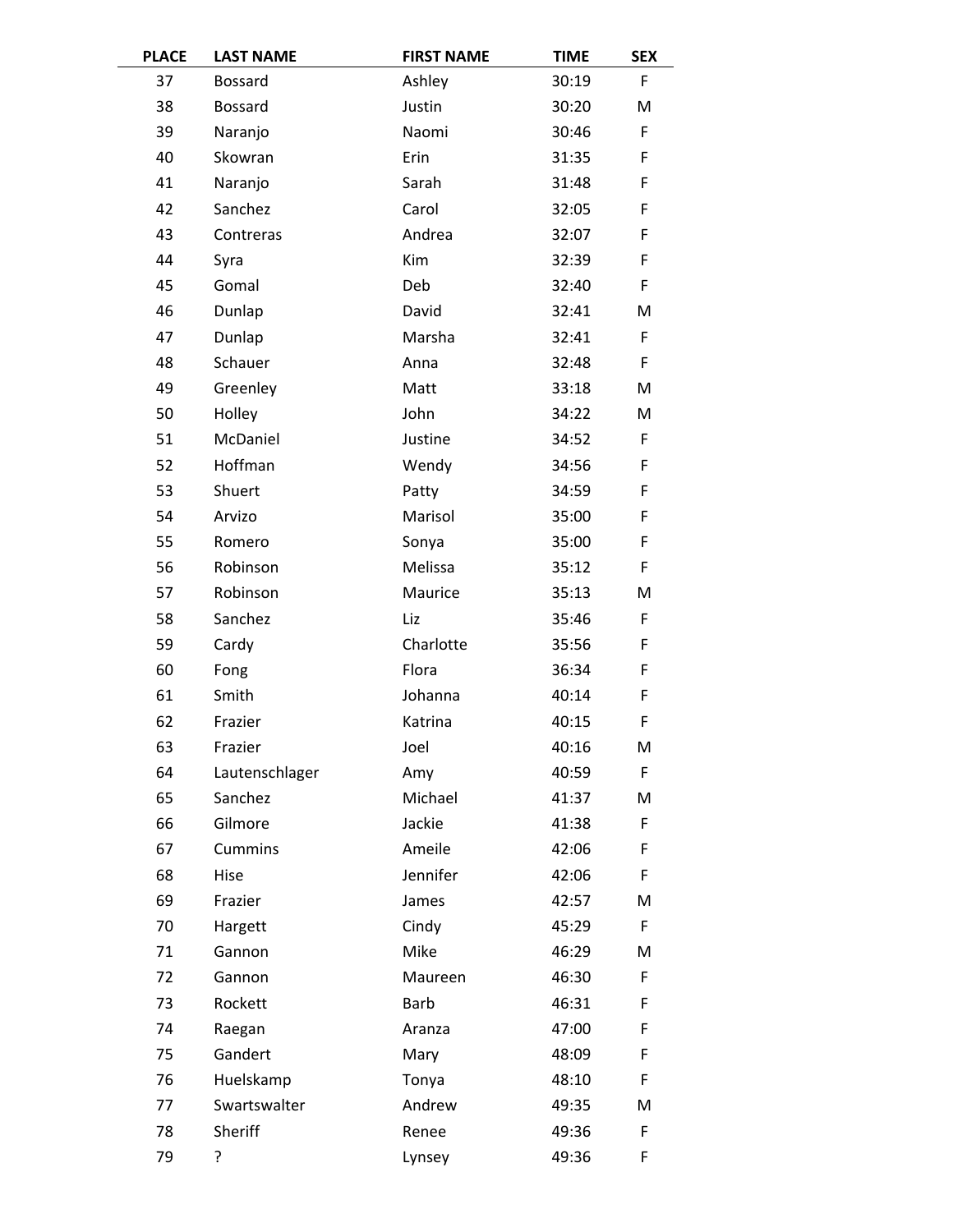| <b>PLACE</b> | <b>LAST NAME</b> | <b>FIRST NAME</b> | <b>TIME</b> | <b>SEX</b> |
|--------------|------------------|-------------------|-------------|------------|
| 80           | Gooding          | Cole              | 49:37       | M          |
| 81           | Chavez-Halton    | Martie            | 50:00       | F          |
| 82           | Chavez-Nation    | Rick              | 50:01       | M          |
| 83           | Otero            | Kane              | 50:41       | M          |
| 84           | Jojola           | Ivan              | 50:41       | M          |
| 85           | Otero            | Tereah            | 50:41       | F          |
| 86           | Hernandez        | Higinio           | 51:23       | M          |
| 87           | Clark            | Veronica          | 51:23       | F          |
| 88           | Abousleman       | Mary Rose         | 51:49       | F          |
| 89           | Urban            | Lori              | 51:50       | F          |
| 90           | Cambell          | Olaquie           | 52:03       | F          |
| 91           | Arms             | Allison           | 52:21       | F          |
| 92           | Gomez            | Rodolfo           | 52:24       | M          |
| 93           | Gomez            | Gloria            | 52:26       | F          |
| 94           | Maloy            | Tess              | 52:27       | F          |
| 95           | Maloy            | Stu               | 52:28       | M          |
| 96           | Berry            | Bill              | 52:28       | M          |
| 97           | Berry            | Dana              | 52:29       | F          |
| 98           | <b>Bosquez</b>   | Matt              | 52:32       | M          |
| 99           | Doran            | Michelle          | 52:57       | F          |
| 100          | Winkel           | Sally             | 52:59       | F          |
| 101          | Sp               | Paula             | 53:44       | F          |
| 102          | Anaya            | Angel             | 52:44       | F          |
| 103          | Valence          | Antoinette        | 53:45       | F          |
| 104          | Mora             | Adreina           | 53:46       | F          |
| 105          | Sayles           | Georgina          | 53:46       | F          |
| 106          | Vavruska-Maroum  | Gail              | 53:50       | F          |
| 107          | Mer              | Pat               | 53:50       | F          |
| 108          | Kozlawski        | Monica            | 53:52       | F          |
| 109          | Kozlawski        | Anthony           | 53:53       | M          |
| 110          | Conjurske        | Chelsea           | 53:55       | F          |
| 111          | Corn             | Naomi             | 53:56       | F          |
| 112          | <b>Bosquez</b>   | Joy               | 54:18       | F          |
| 113          | Hickman          | Anne              | 54:21       | F          |
| 114          | <b>King</b>      | Anita             | 54:55       | F          |
| 115          | Fulwiler         | Ray               | 54:56       | M          |
| 116          | Armijo           | Pearl             | 55:16       | F          |
| 117          | Lara             | Enrique           | 55:44       | M          |
| 118          | Cobb             | Marilyn           | 57:17       | F          |
| 119          | Unknown          |                   | 58:26       | F          |
| 120          | Doran            | Peggy             | 58:28       | F          |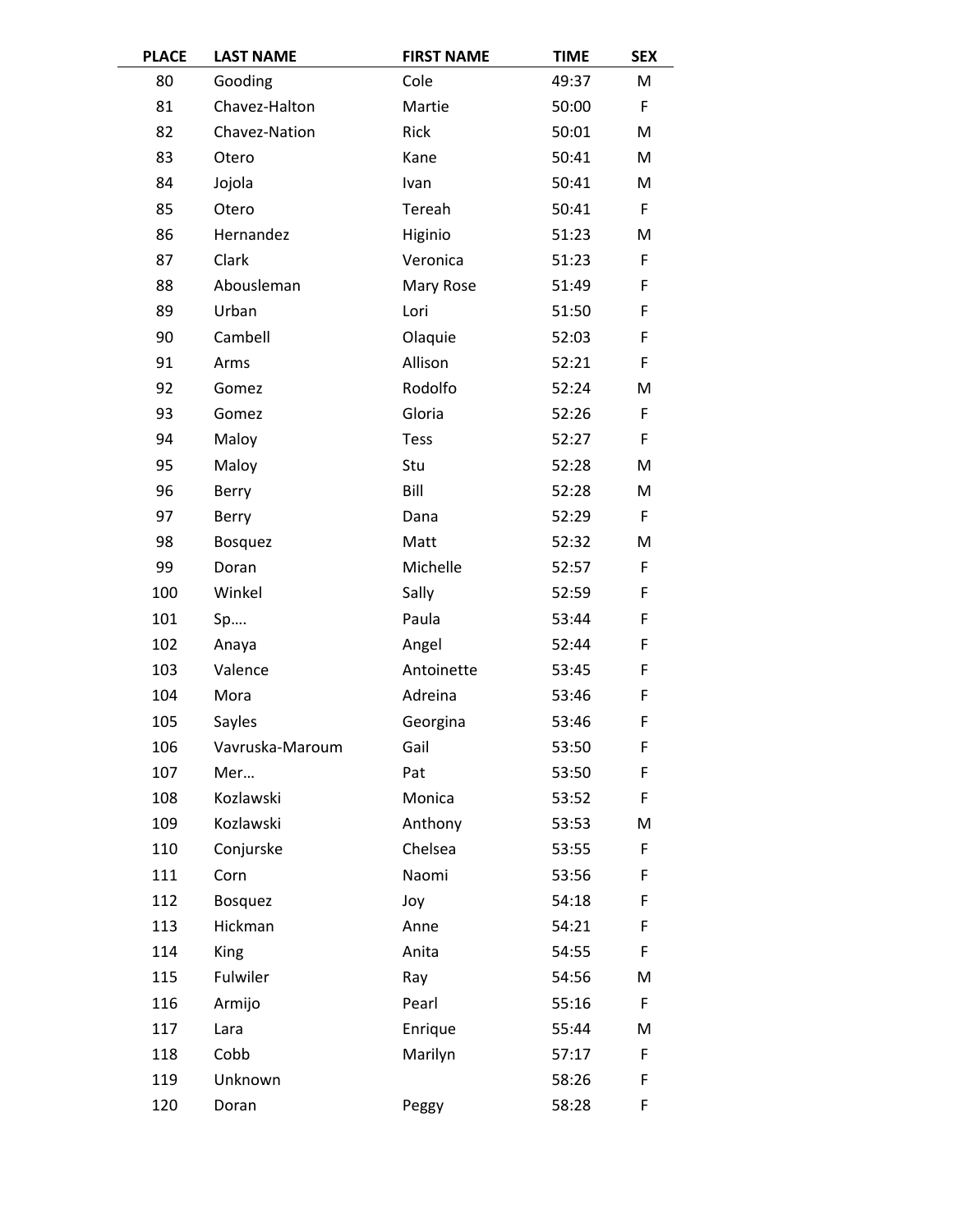## **REMEMBRANCE RUN 2014 FEMALES**

|                  | PLACE LAST NAME | <b>FIRST NAME</b> | <b>TIME</b> |    | PLACE LAST NAME | <b>FIRST NAME</b> | <b>TIME</b> |
|------------------|-----------------|-------------------|-------------|----|-----------------|-------------------|-------------|
| $\mathbf{1}$     | Schmidt         | Catherine         | 21:39       | 39 | Hargett         | Cindy             | 45:29       |
| $\overline{2}$   | Greenley        | Robyn             | 23:40       | 40 | Gannon          | Maureen           | 46:30       |
| 3                | Calderon        | Angie             | 24:10       | 41 | Rockett         | <b>Barb</b>       | 46:31       |
| $\overline{4}$   | Rogers          | Carol             | 25:40       | 42 | Raegan          | Aranza            | 47:00       |
| 5                | Stratton        | Marisa            | 26:12       | 43 | Gandert         | Mary              | 48:09       |
| 6                | Gillen          | Michelle          | 27:23       | 44 | Huelskamp       | Tonya             | 48:10       |
| $\overline{7}$   | Myhre           | Shannon           | 27:26       | 45 | Sheriff         | Renee             | 49:36       |
| $\,8\,$          | Garrison        | Marti             | 27:36       | 46 | ?               | Lynsey            | 49:36       |
| $\boldsymbol{9}$ | Gutierrez       | Jennifer          | 28:05       | 47 | Chavez-Halton   | Martie            | 50:00       |
| 10               | Stratton        | Sara              | 28:20       | 48 | Otero           | Tereah            | 50:41       |
| 11               | Kahler          | Pat               | 28:35       | 49 | Clark           | Veronica          | 51:23       |
| 12               | Gunther         | Shari             | 28:47       | 50 | Abousleman      | Mary Rose         | 51:49       |
| 13               | Steinberg       | Rylee             | 28:54       | 51 | Urban           | Lori              | 51:50       |
| 14               | <b>Bossard</b>  | Ashley            | 30:19       | 52 | Cambell         | Olaquie           | 52:03       |
| 15               | Naranjo         | Naomi             | 30:46       | 53 | Arms            | Allison           | 52:21       |
| 16               | Skowran         | Erin              | 31:35       | 54 | Gomez           | Gloria            | 52:26       |
| 17               | Naranjo         | Sarah             | 31:48       | 55 | Maloy           | <b>Tess</b>       | 52:27       |
| 18               | Sanchez         | Carol             | 32:05       | 56 | Berry           | Dana              | 52:29       |
| 19               | Contreras       | Andrea            | 32:07       | 57 | Doran           | Michelle          | 52:57       |
| 20               | Syra            | Kim               | 32:39       | 58 | Winkel          | Sally             | 52:59       |
| 21               | Gomal           | Deb               | 32:40       | 59 | Sp              | Paula             | 53:44       |
| 22               | Dunlap          | Marsha            | 32:41       | 60 | Anaya           | Angel             | 52:44       |
| 23               | Schauer         | Anna              | 32:48       | 61 | Valence         | Antoinette        | 53:45       |
| 24               | McDaniel        | Justine           | 34:52       | 62 | Mora            | Adreina           | 53:46       |
| 25               | Hoffman         | Wendy             | 34:56       | 63 | Sayles          | Georgina          | 53:46       |
| 26               | Shuert          | Patty             | 34:59       | 64 | Vavruska-Maroum | Gail              | 53:50       |
| 27               | Arvizo          | Marisol           | 35:00       | 65 | Mer             | Pat               | 53:50       |
| 28               | Romero          | Sonya             | 35:00       | 66 | Kozlawski       | Monica            | 53:52       |
| 29               | Robinson        | Melissa           | 35:12       | 67 | Conjurske       | Chelsea           | 53:55       |
| 30               | Sanchez         | Liz               | 35:46       | 68 | Corn            | Naomi             | 53:56       |
| 31               | Cardy           | Charlotte         | 35:56       | 69 | <b>Bosquez</b>  | Joy               | 54:18       |
| 32               | Fong            | Flora             | 36:34       | 70 | Hickman         | Anne              | 54:21       |
| 33               | Smith           | Johanna           | 40:14       | 71 | <b>King</b>     | Anita             | 54:55       |
| 34               | Frazier         | Katrina           | 40:15       | 72 | Armijo          | Pearl             | 55:16       |
| 35               | Lautenschlager  | Amy               | 40:59       | 73 | Cobb            | Marilyn           | 57:17       |
| 36               | Gilmore         | Jackie            | 41:38       | 74 | Unknown         |                   | 58:26       |
| 37               | <b>Cummins</b>  | Ameile            | 42:06       | 75 | Doran           | Peggy             | 58:28       |
| 38               | Hise            | Jennifer          | 42:06       |    |                 |                   |             |